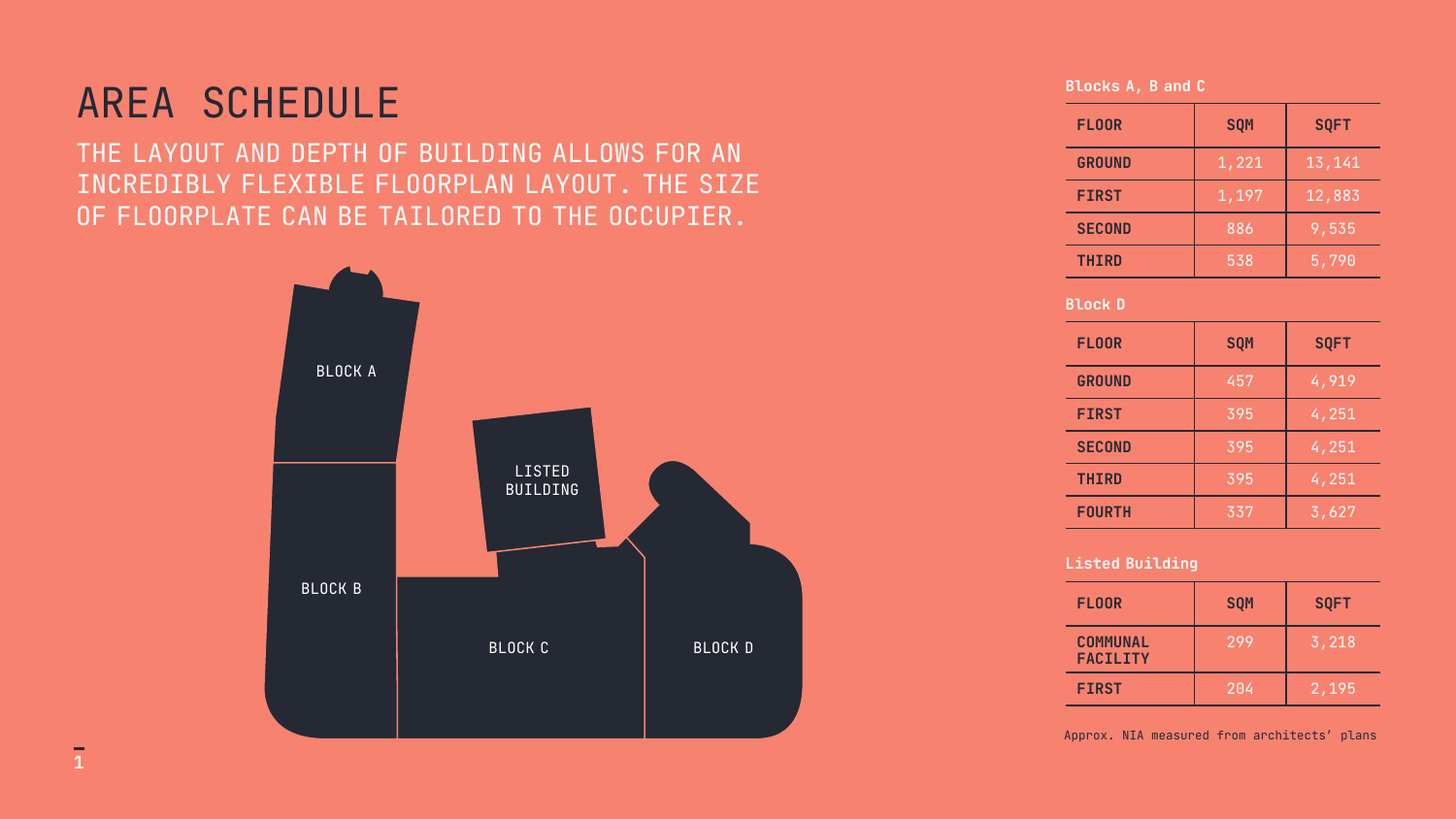Ground Floor



John John Dobson Street Dosdod Street



Market Street

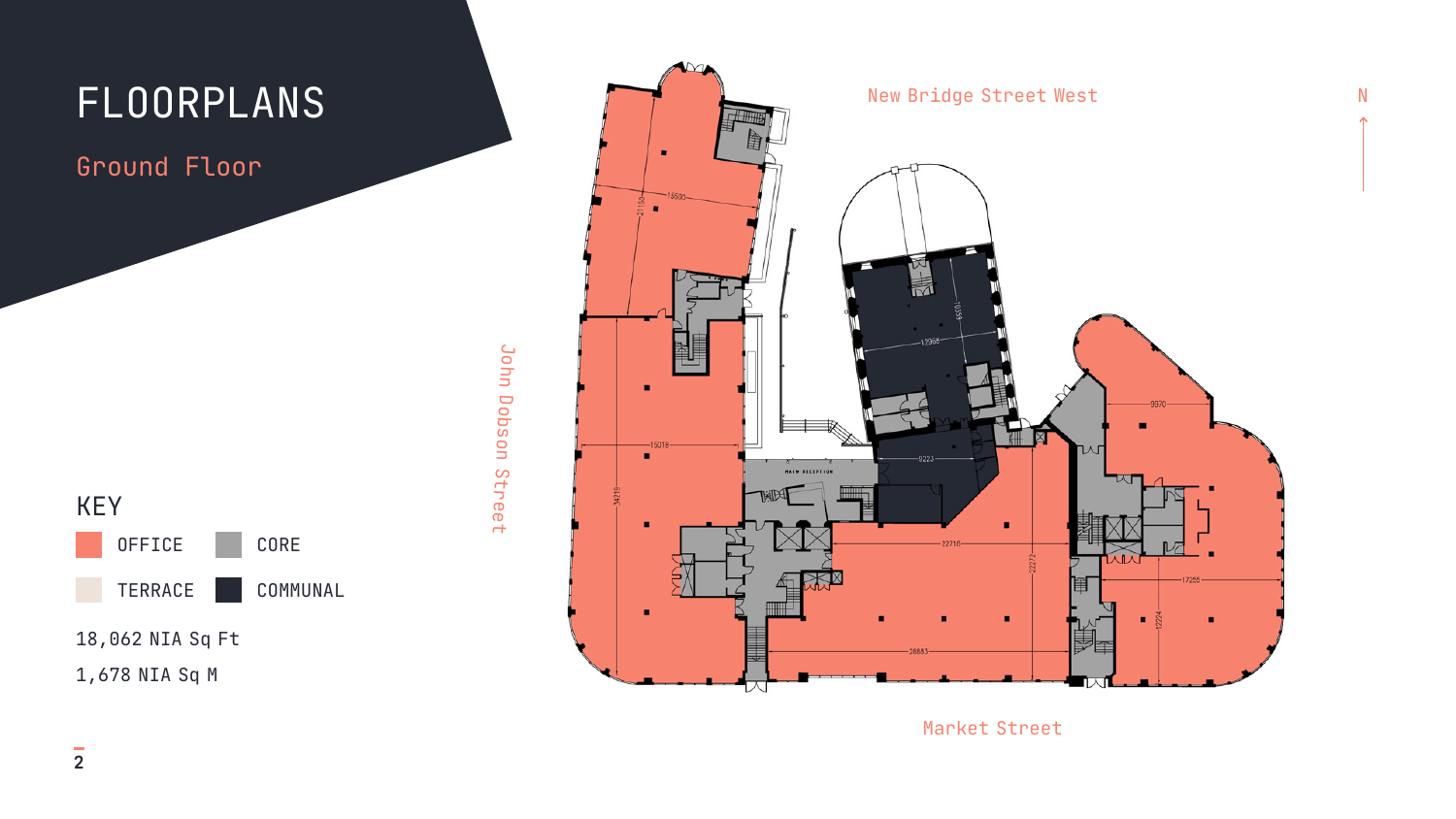## First Floor



John John Dobson Street Dobson Street



Market Street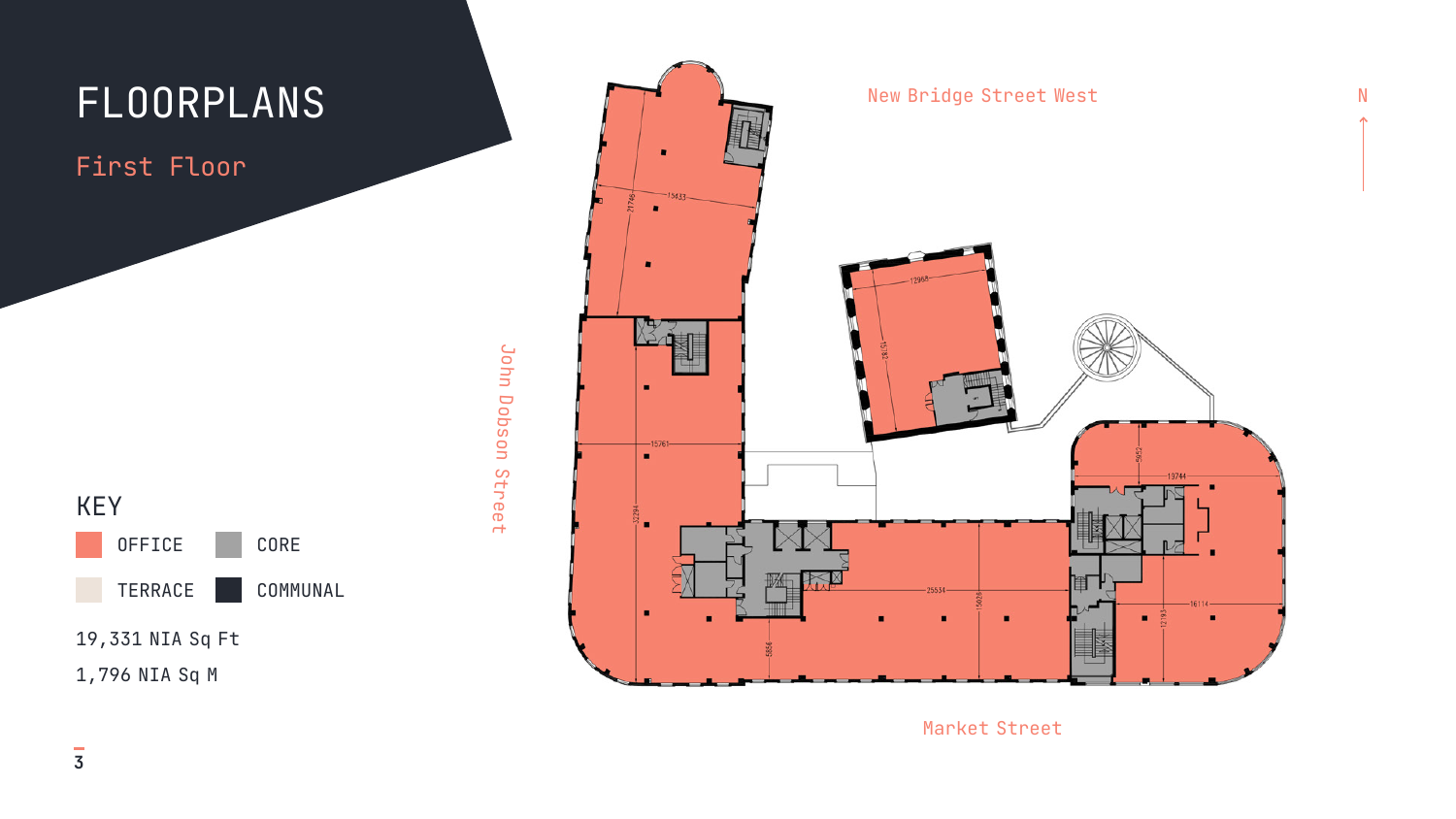Second Floor







Market Street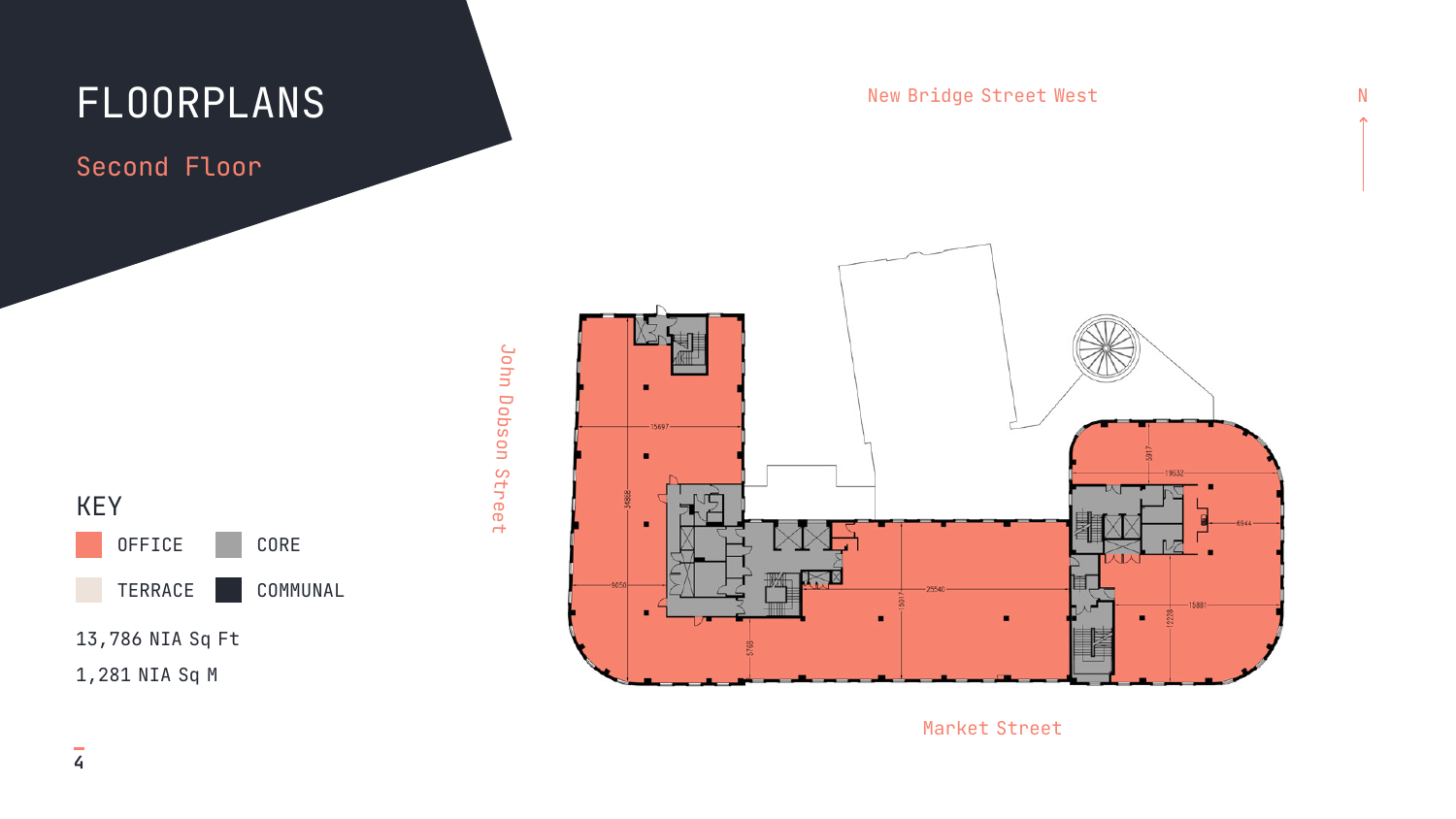## Third Floor







Market Street